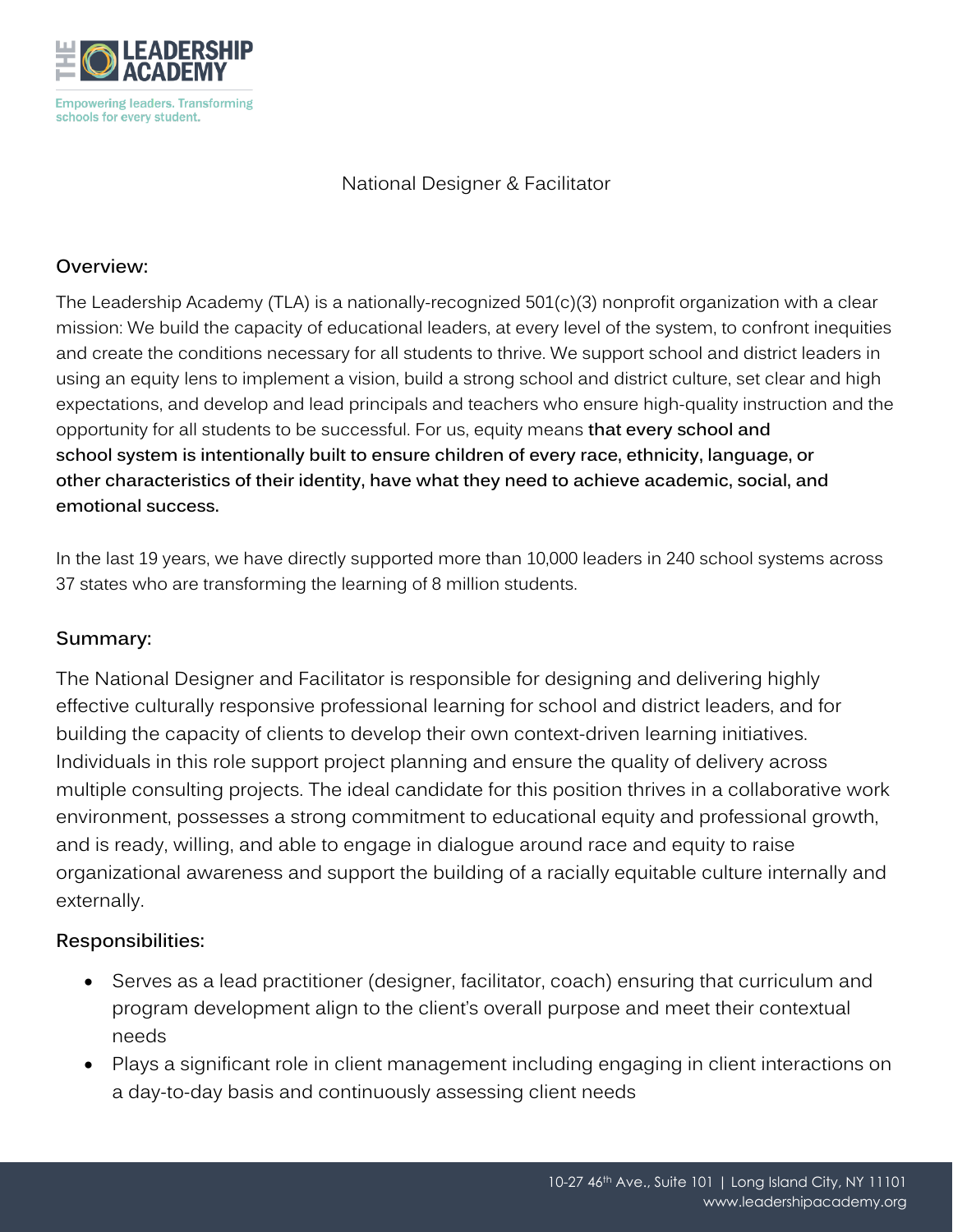

- Remains current in research and trends and applies that knowledge to the design of the work
- Ensures that the work that is documented and delivered reflects TLA quality, approach, and beliefs
- Facilitates conversations that focus on intersectional identities, particularly those focused on race, ethnicity, language, gender, LGBTQIA+ and/or disability to strengthen the organization and address institutionally racist policies and practices
- Communicates project status to key stakeholders and strategically uses internal resources when developing curriculum and program design
- Leads the planning and management of project workflow including tracking and reporting progress against project plans and provides the status of deliverables, highlighting emerging challenges and opportunities as needed
- Facilitates internal team meetings and participates in a regular feedback loop with all team members

# **Required Qualifications:**

- Proven success as an education leader and practitioner for a minimum of 3 years with an understanding and track record of culturally responsive leadership practices
- Master's degree in a related field
- Strong andragogical curriculum design and exceptional facilitation skills including providing opportunities for experiential learning experiences that challenge participants within their zone of proximal development
- Experience in or familiarity with leadership coaching, organizational learning, adult development, and systems thinking
- Experience facilitating conversations that focus on intersectional identities, particularly those focused on race, ethnicity, language, gender, LGBTQIA+ and/or disability
- Commitment to producing consistently high-quality work in a fast-paced environment
- Experience managing complex and high-profile relationships
- Exceptional communication and interpersonal skills
- Experience leading a team and managing multiple responsibilities simultaneously
- Ability to travel frequently nationally (must have a valid driver's license)
- Experience and comfort in designing and delivering leadership and equity content via a live or virtual setting and/or through asynchronous platforms